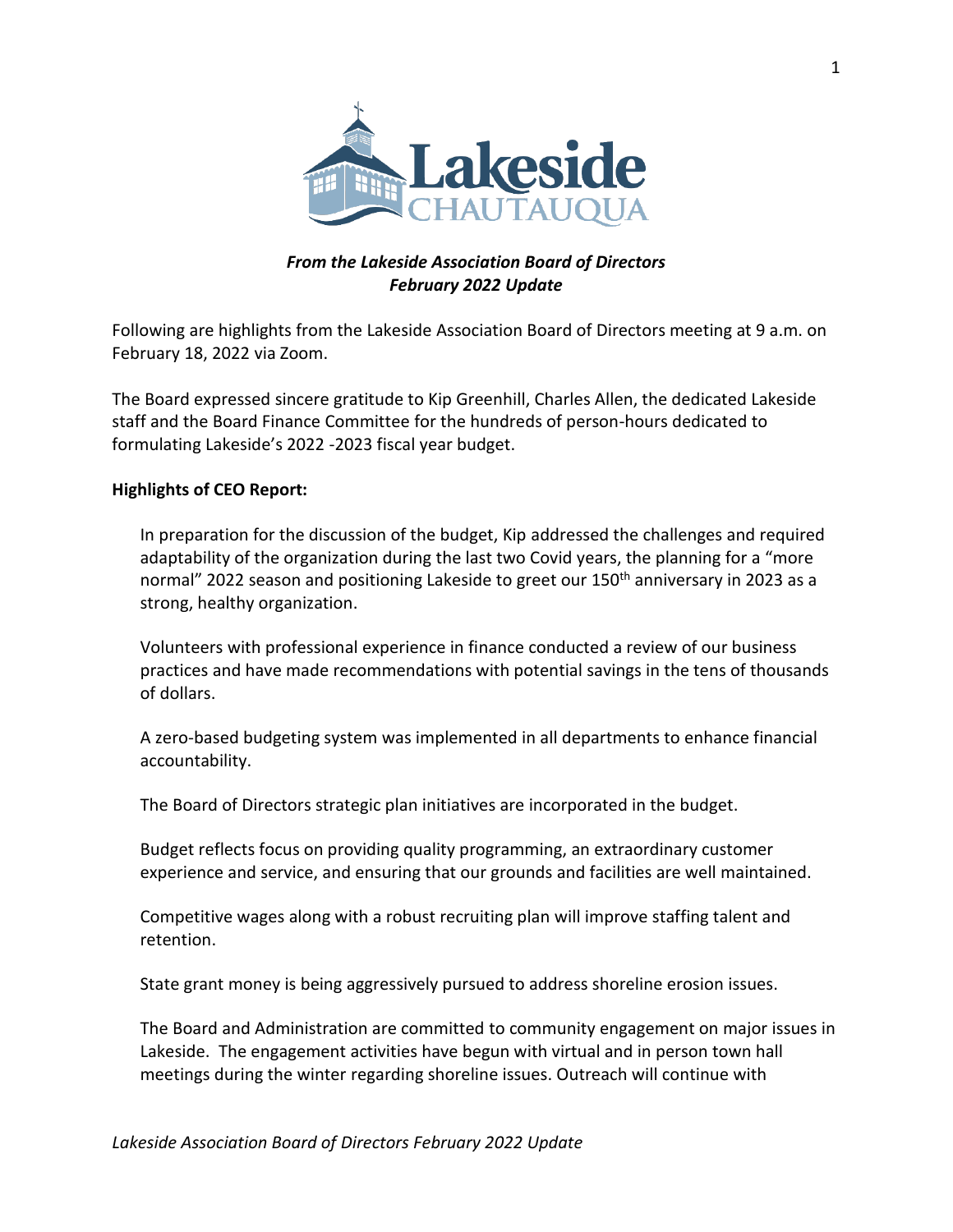neighborhood discussions and Hoover porch talks about operations and the Strategic Plan during the summer months.

Consider this a year of reinvesting in Lakeside.

## **Highlights from Standing Committees:**

- Finance Committee presented the proposed 2022-2023 budget. Cindy Mahl, Finance Chair, provided background on behalf of the Finance Committee on the budget building process.
- Gary George, Governance Chair, presented two items that required action by the Board.
- Audit Committee Chair, John Fleischer, reported that the committee has been working on the Audit Report in addition to filing the Form 990 with the Internal Revenue Service.

# **Other highlights:**

- Cindy Grimm and Randy Snow, Chairs of the Sesquicentennial Committee shared highlights of their committee's work thus far.
- The Board honored Directors who are retiring from the Association Board this year: Tom Jones, Gary George, Doug Bohl, and Bob Grimm.
- Representatives from MKSK, the Planning, Urban Design, and Landscape Architecture firm contracted by Lakeside to conduct an engineering study of our streets and stormwater systems, presented a proposed implementation and phasing strategy.
- The Board requested that the Governance Committee report on progress at the May 2022 meeting regarding Lakeside and the imperatives of environmental, social and governance issues.
- The Association and Foundation Boards are planning a joint board meeting in June 2022 to renew and refresh the Boards' purposes, missions, and alignment for Lakeside's overall potential.
- The following committee members were recognized for their service this past year:

**Board Committee advisors**: Dave Blank (Finance and Audit), Doug Winget (Finance), and Cindy Grimm (Guest Experience).

## **Historic Preservation Design Review Board**

• Members: Dale Knobel, Susan Mack, Sarah Locke, Dan Buckey, and Charlie Meyer along with Lynn App and David Hottenroth, advisors, Jim Switzer and Kip Greenhill

## **Religious Life Advisory Committee**

• Members: Rev. Chris Young, Rev. Karen Graham, Greg Linville, Anne Barss, Dan Moulton, Rev. Doug Winner, Rev. Justin Jump, Rev. Scot Ocke, Rev. Steve Bauerle, Dr. Charlie Yoost, and Steve Koenig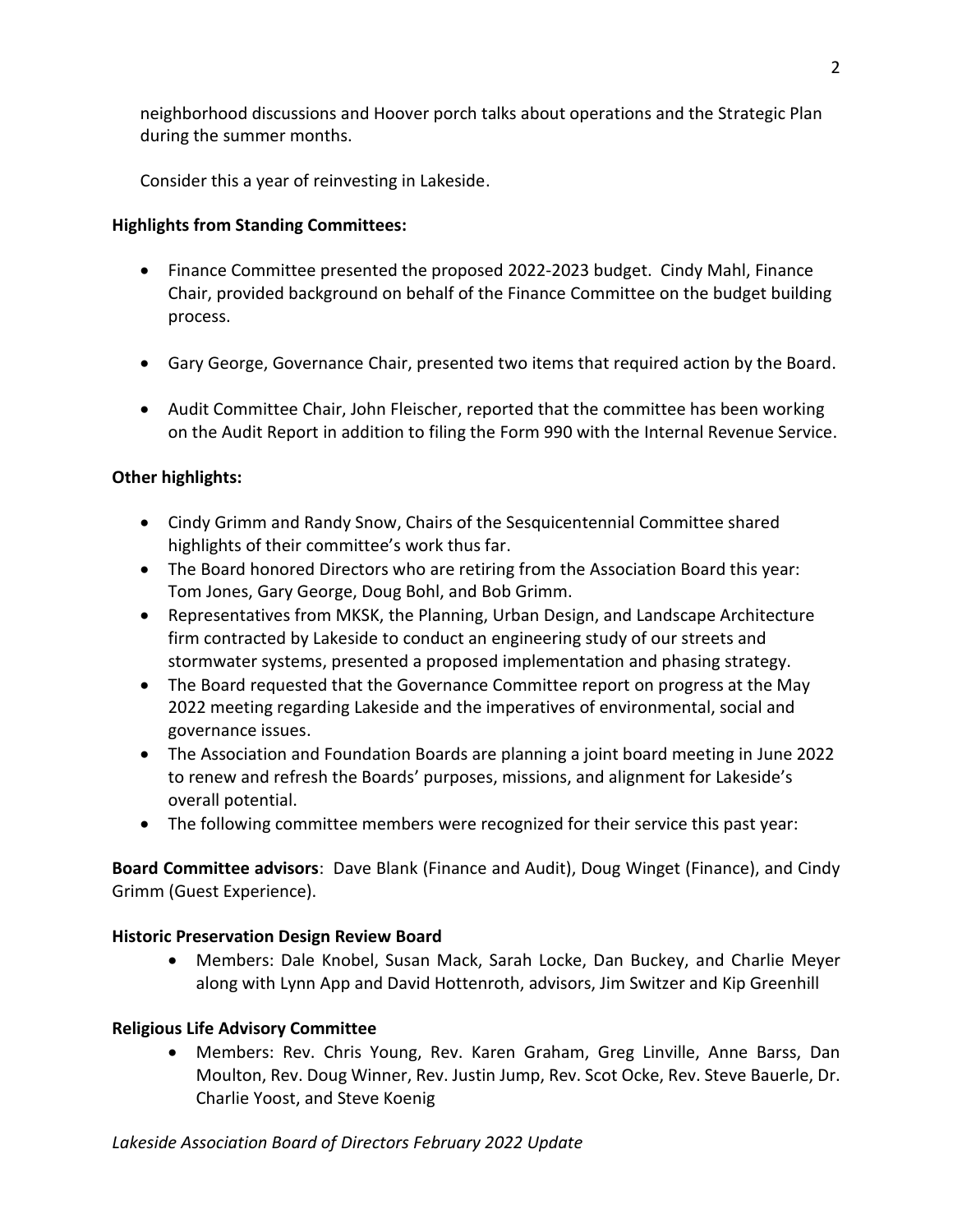#### **Tree Advisory Committee**

• Members: Bill Smith, Frank O'Dell, Bill Dudrow, Mary Bishop, Ron Janke, Andy Naumoff, Skip Heibert

#### **Actions taken:**

- Gate and Auto pass prices were approved as listed at [https://tickets.lakesideohio.com.](https://tickets.lakesideohio.com/)
- An assessment of .491% was approved to cover street and sanitary costs.
- The 2022-2023 fiscal year \$11.6 operating budget was approved.
- Board approved amending Article 12, Sec. 2 of the by-laws, Audit.

#### Amended by-law states:

Section 2. Audit. All books and accounts of the Association shall be audited annually by a certified public accountant. The CPA report reviewed by the Audit Committee and presented to the Board of Directors for final approval. A copy of the audit shall be on file in the Association office where it will be available forreview.

• Board approved amending Article 14, Sections 2 and 3 of the by-laws, Indemnification.

#### Amended by-law states:

Section 2. Purchase of Insurance. The Association shall purchase and maintain insurance, for or on behalf of any person who is or was a Director, Board Member, officer, employee, agent, or volunteer of the Association, or is or was serving at the request of the Association as a trustee, director, officer, employee, agent or volunteer of another domestic or foreign, nonprofit association or association for profit, or a partnership, joint venture, trust or other enterprise, against any liability asserted against him and incurred by him in any such capacity, or arising out of his status such, whether or not the Association would have the power to indemnify him against such liability under this Article XIV.

Section 3. Rights not Exclusive. The indemnification provided in this Article XIV shall not be deemed exclusive of other rights to which those seeking indemnification may be entitled under the Articles of Incorporation of the Association, these By-Laws, any agreement, any insurance purchased by the Association, a vote of the Board of Trustees of the Association or otherwise, and shall continue as to a person who has ceased to be a Director, officer, employee, agent or volunteer of the Association and shall inure to the benefit of heirs, executors and administrators of such person; provided however, there shall be no duplicative payments by the Association on behalf of any person.

• The following slate of Officers was elected for the 2022-2023 fiscal year:

Chairperson Jane Anderson Vice Chairperson **Jane Marx** 

Treasurer **Cindy Mahl** Assistant Treasurer Todd Fowler

Secretary **Secretary Contract Contract Contract Contract Contract Contract Contract Contract Contract Contract Contract Contract Contract Contract Contract Contract Contract Contract Contract Contract Contract Contract Con** Assistant Secretary Terry Tomlinson

*Lakeside Association Board of Directors February 2022 Update*